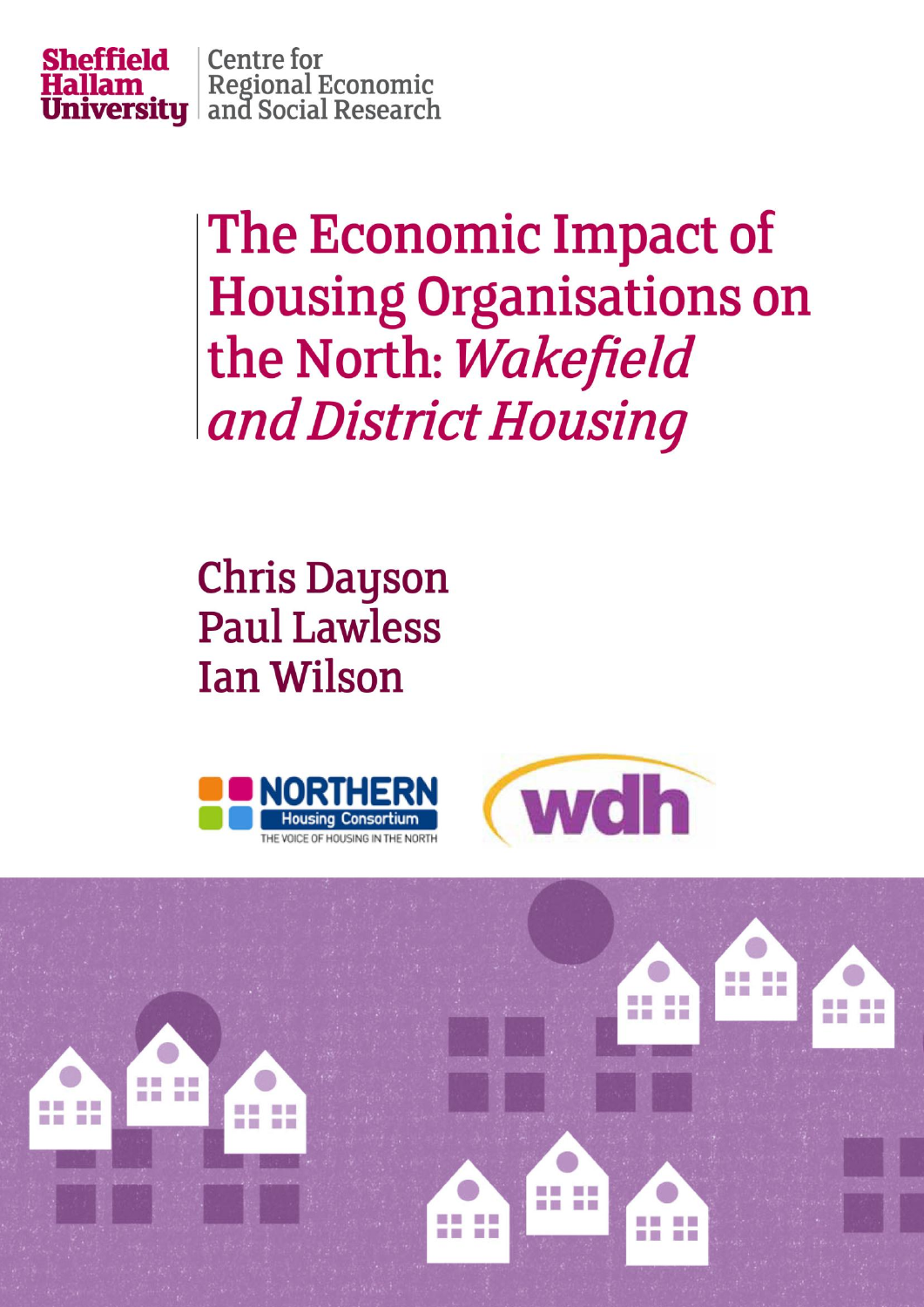## **The Economic Impact of Housing Organisations on the North: Wakefield and District Housing**

**Centre for Regional Economic and Social Research Sheffield Hallam University**

Chris Dayson Paul Lawless Ian Wilson

January 2013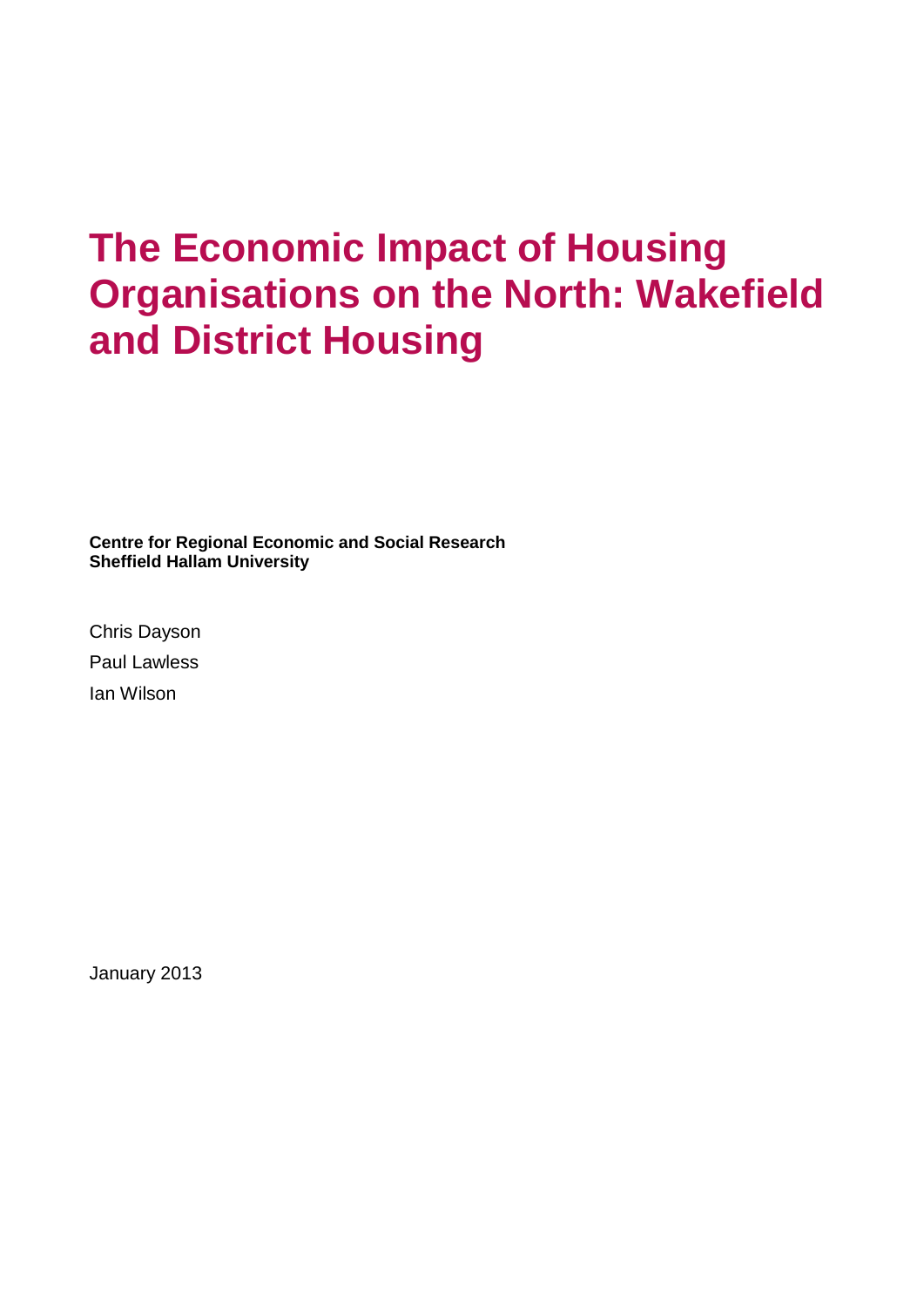## **Contents**

| 3.1. |  |
|------|--|
| 3.2. |  |
|      |  |
| 4.1. |  |
| 4.2. |  |
| 4.3. |  |
| 4.4. |  |
|      |  |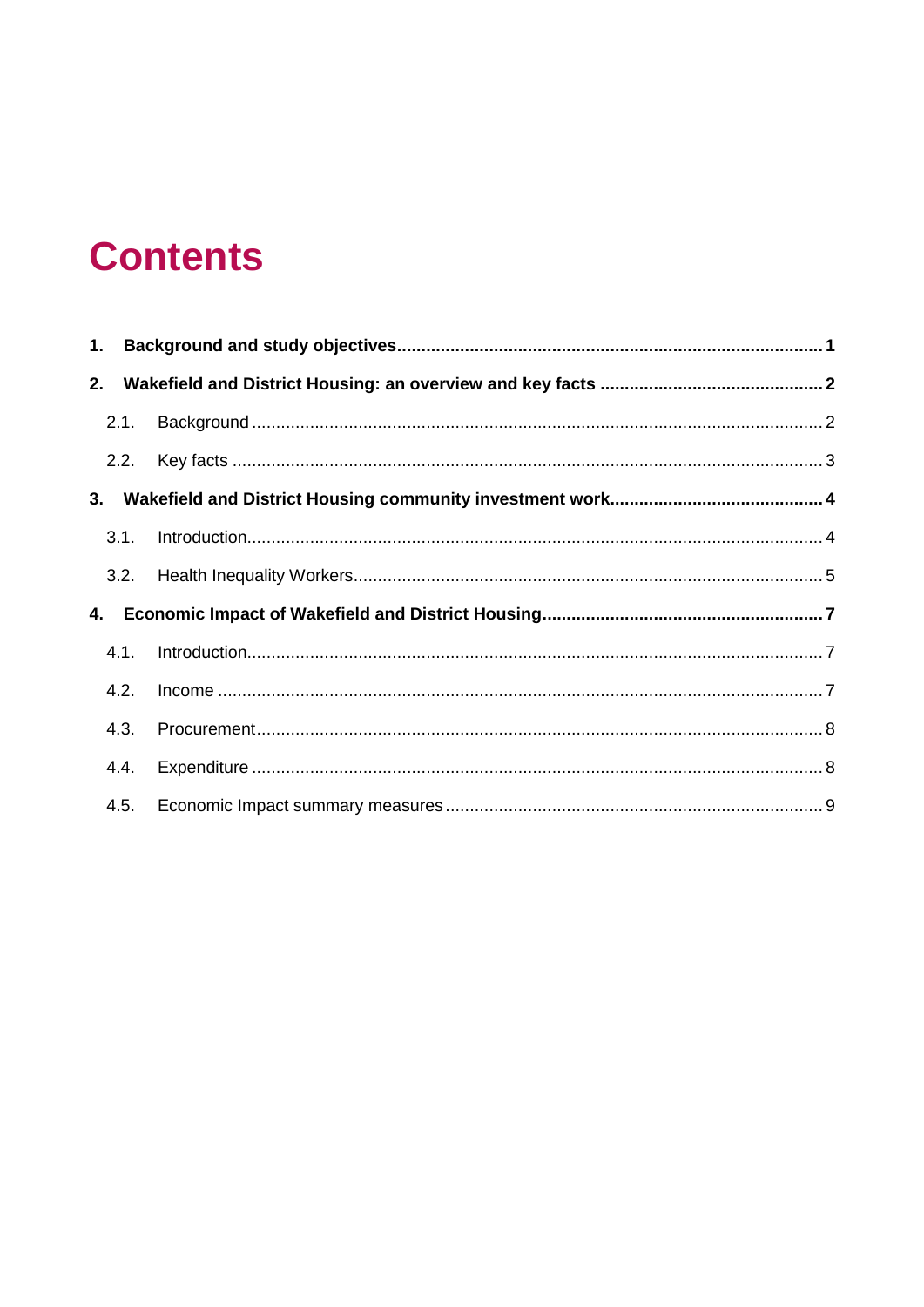**tudy** 1

## <span id="page-3-0"></span>1. **Background and s objectives**

In 2012 the Centre for Regional Economic and Social Research (CRESR) at Sheffield Hallam University was commissioned by the Northern Housing Consortium (NHC), to assess the economic impact of housing organisations on the Northern economy<sup>1</sup>.

The study provides an estimate of the economic impact of housing organisations on the Northern economy based on evidence from a survey of members and detailed case study work in seven organisations. It measures the economic activity stimulated directly by the day-to-day activities of housing organisations as well as the additional activity through the intermediate supply chain.

The findings will support the NHC and housing organisations when engaging with Government, funders and other stakeholders and will underpin the case for housing in the North in the run up to the next Comprehensive Spending Review and the next general election. This study also provides a **baseline** against which to assess the impact of the multiple challenges facing housing organisations, such as those arising from Welfare Reform.

This case study report for Wakefield and District Housing (WDH) forms one of a suite of outputs from the study<sup>2</sup>. It provides an overview of WDH, including its vision, values and objectives and key facts relating to its day-to-day activities, before providing examples of its community investment work. The report concludes by providing estimates of WDH's economic impact.

http://www.shu.ac.uk/\_assets/pdf/cresr-Economic\_Impact\_Housing\_Organisations\_Main.pdf

 $\overline{1}$ 

<sup>1</sup> Comprising England's three Northern regions: the North East, the North West and Yorkshire and the Humber.  $2$  The main report being available at: Dayson, C. Lawless, P. and Wilson, I. (2013) The Economic Impact of Housing Organisations on the North. Sheffield: CRESR, Sheffield Hallam University.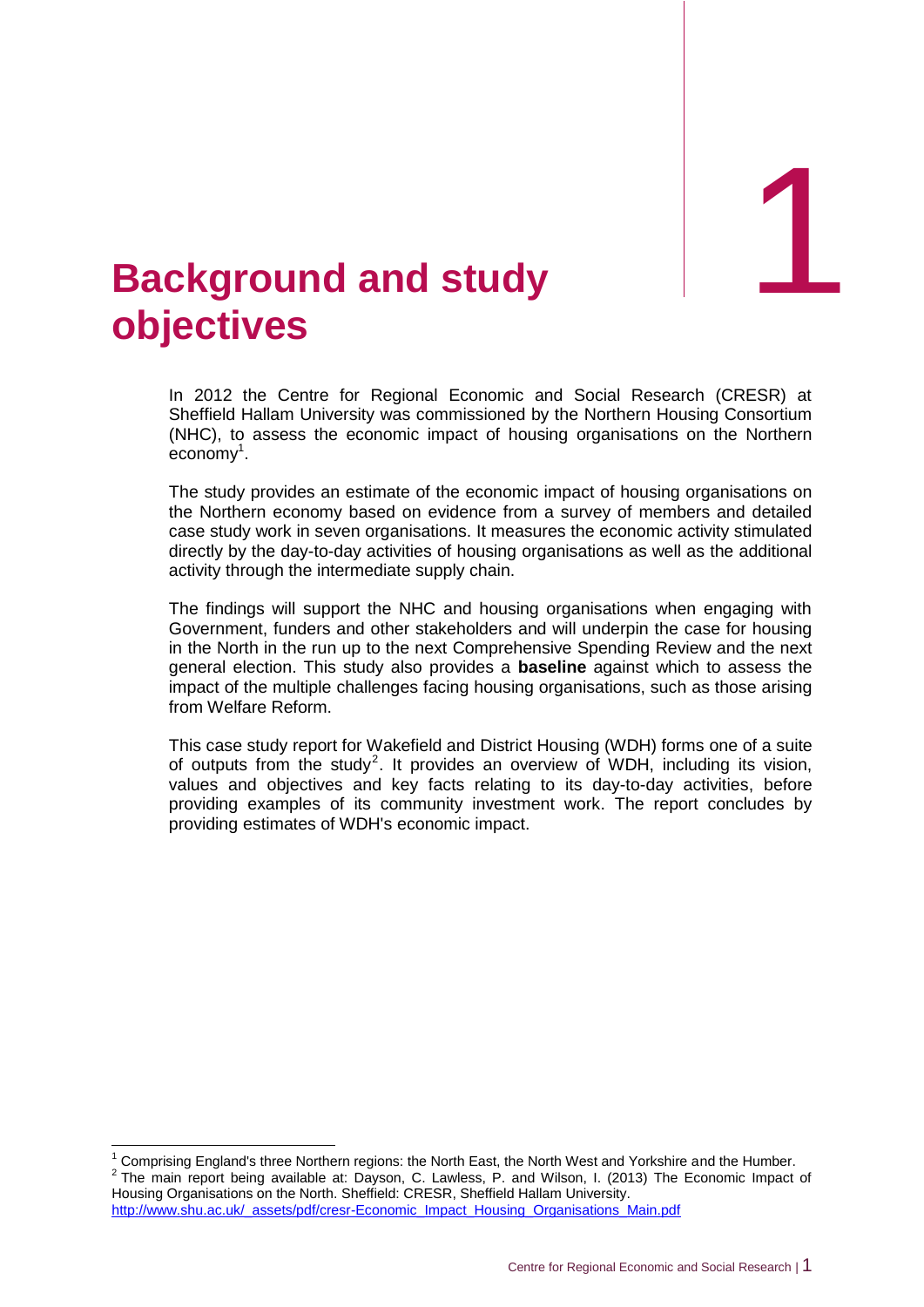# <span id="page-4-0"></span>**Wakefield and District Housing: an overview and key facts** d District **2008**

## <span id="page-4-1"></span>**2.1. Background**

WDH is a housing association based in Wakefield in Yorkshire and the Humber which owns and manages over 31,000 homes. The organisation was created in 2005 following the stock transfer of just over 31,900 properties from Wakefield Council.

WDH's remit extends beyond the management of its social housing dwellings. Its vision is *'to create confident communities'*. There are three key milestones to the vision:

- by 2015: to offer real choice and opportunity
- by 2020: to be an enterprise with social impacts
- by 2025: to make real change through social outcomes.

This vision is supplemented by seven local visions tailored to neighbourhoods within which it operates.

WDH's stated mission is to inspire, transform and promote excellence: WDH will inspire tenants, employees, partners and the housing sector to deliver a transformation of the communities it serves. To do this, WDH is committed to delivering the continuous improvement of services, ensuring that excellence is embedded in all aspects of work, and that the organisation judges itself through the eyes of others.

The values of WDH are to be a creative, inclusive and to work with integrity. WDH aims to improve the quality of life for local communities through innovative partnership working by:

- building a more competitive knowledge based economy, through supporting entrepreneurship, encouraging local innovation and developing a skilled and flexible workforce
- improving economic prospects by reducing deprivation and inequality and by improving health and tackling crime
- improving the quality of the environment by investing in housing, promoting respect and by improving green and open spaces
- and promoting self-sufficiency through sustained investment and by developing future leaders.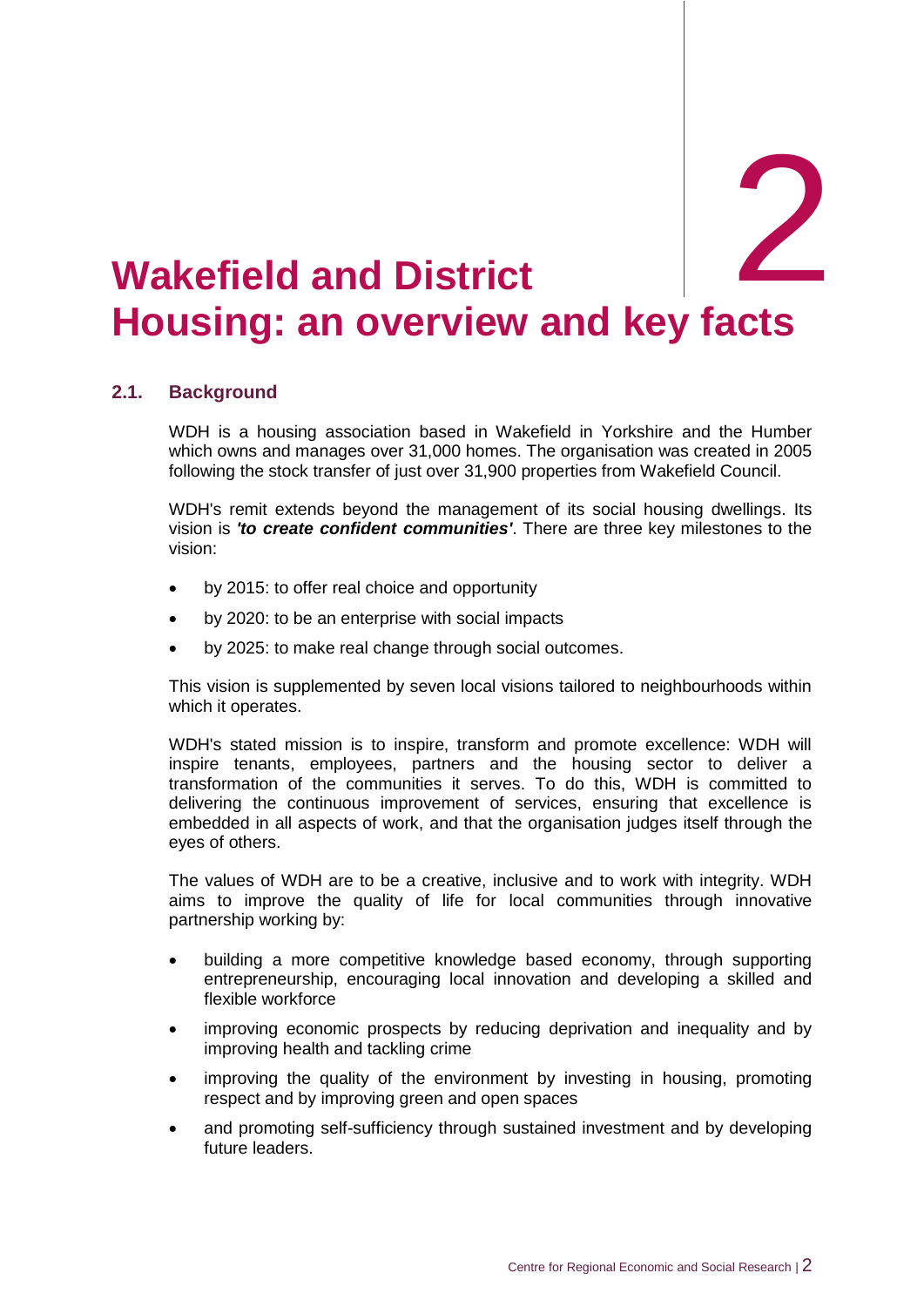## <span id="page-5-0"></span>**2.2. Key facts**

 $\overline{a}$ 

Key facts about WDH's day-to-day activities in the financial year 2011/12 include:

- it managed 31,372 dwellings, making it one of the largest housing associations in England; 93 per cent of this was general needs housing and 7 per cent Supported Housing or Housing for Older People
- 90 per cent of tenants were satisfied with the overall service provided by WDH
- it employed, on average, 1,411 people per month: 1,266 full time equivalents (FTEs)
- the organisation built and purchased 271 new homes
- total income received was £121.458 million, with 94 per cent from rents; WDH also received £51.000 million in loans
- the organisation committed a direct financial input of £0.434 million and £1.670 million of staff costs towards community investment<sup>3</sup> activities
- its work was supported by 50 volunteers.

 $3$  Community investment has been used within this report as a collective term to cover services, facilities and environmental improvements which housing organisations provide for their tenants and the wider communities in which they operate. It encompasses what has previously been termed 'housing plus', 'added value' or regeneration work.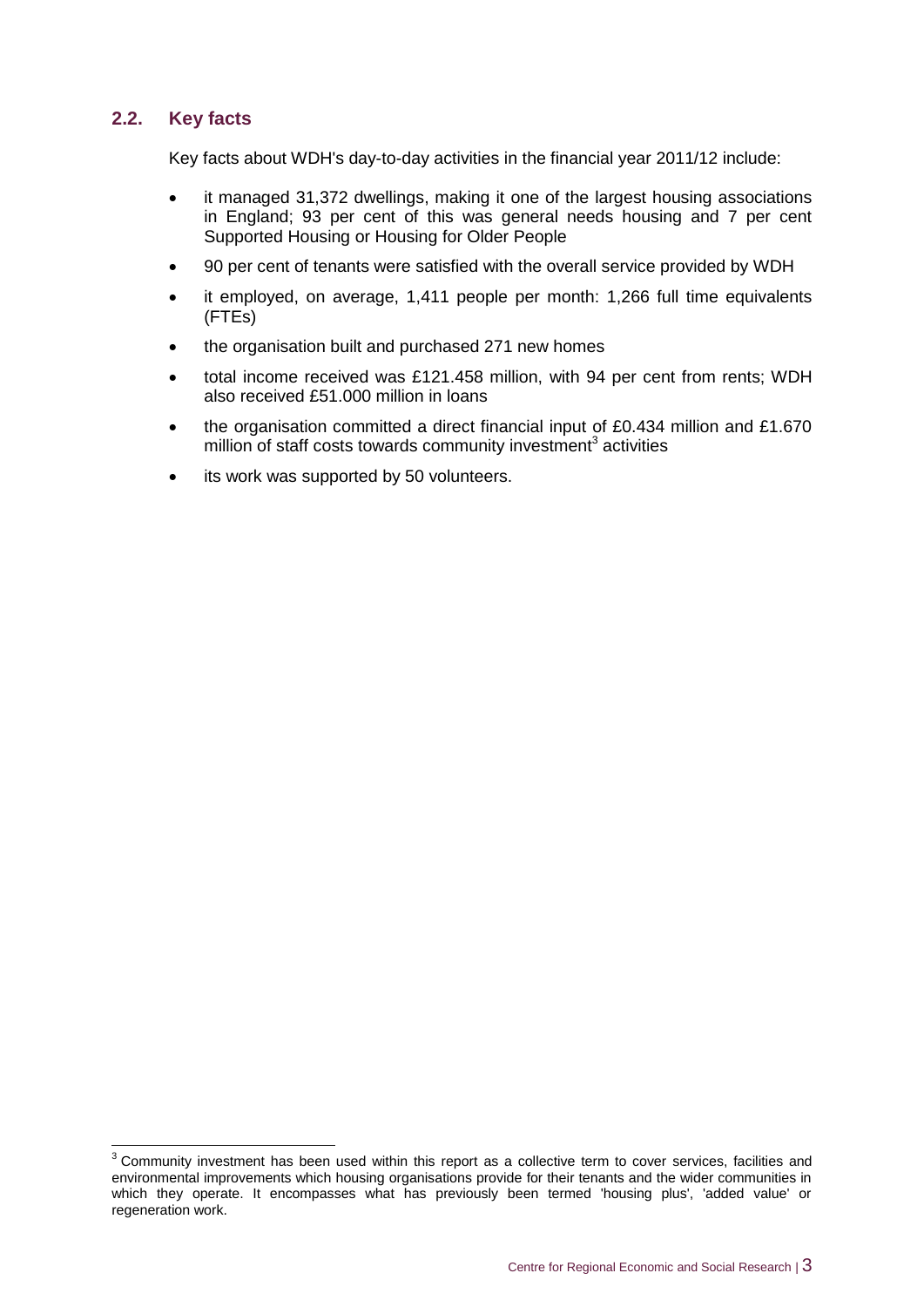# <span id="page-6-0"></span>**3. Wakefield and District Housing community investment work**

## <span id="page-6-1"></span>**3.1. Introduction**

As well as managing its social housing properties, WDH's remit includes what are commonly called 'community investment' activities, including:

- employment training
- apprenticeships
- job brokerage
- after-schools clubs
- budgeting advice
- Information Communication Technology (ICT) training
- gardening clubs
- community health workers
- health clinics
- initiatives to tackle crime and anti-social behaviour
- estate tidy days
- and support services.

Undertaking this work reflects:

- a recognition of the business case for improving the economic and social circumstances of tenants, in order both to help increase rental income, and also to reduce stock turnover and management costs
- a desire on the part of management and staff to undertake such work to create successful, sustainable and resilient residents and communities
- other stakeholders (such as councils) accepting that housing organisations may be an appropriate and cost-effective vehicle through which to implement this type of locality based work
- terms implied within WDH's Large Scale Voluntary Transfer (LSVT) agreement.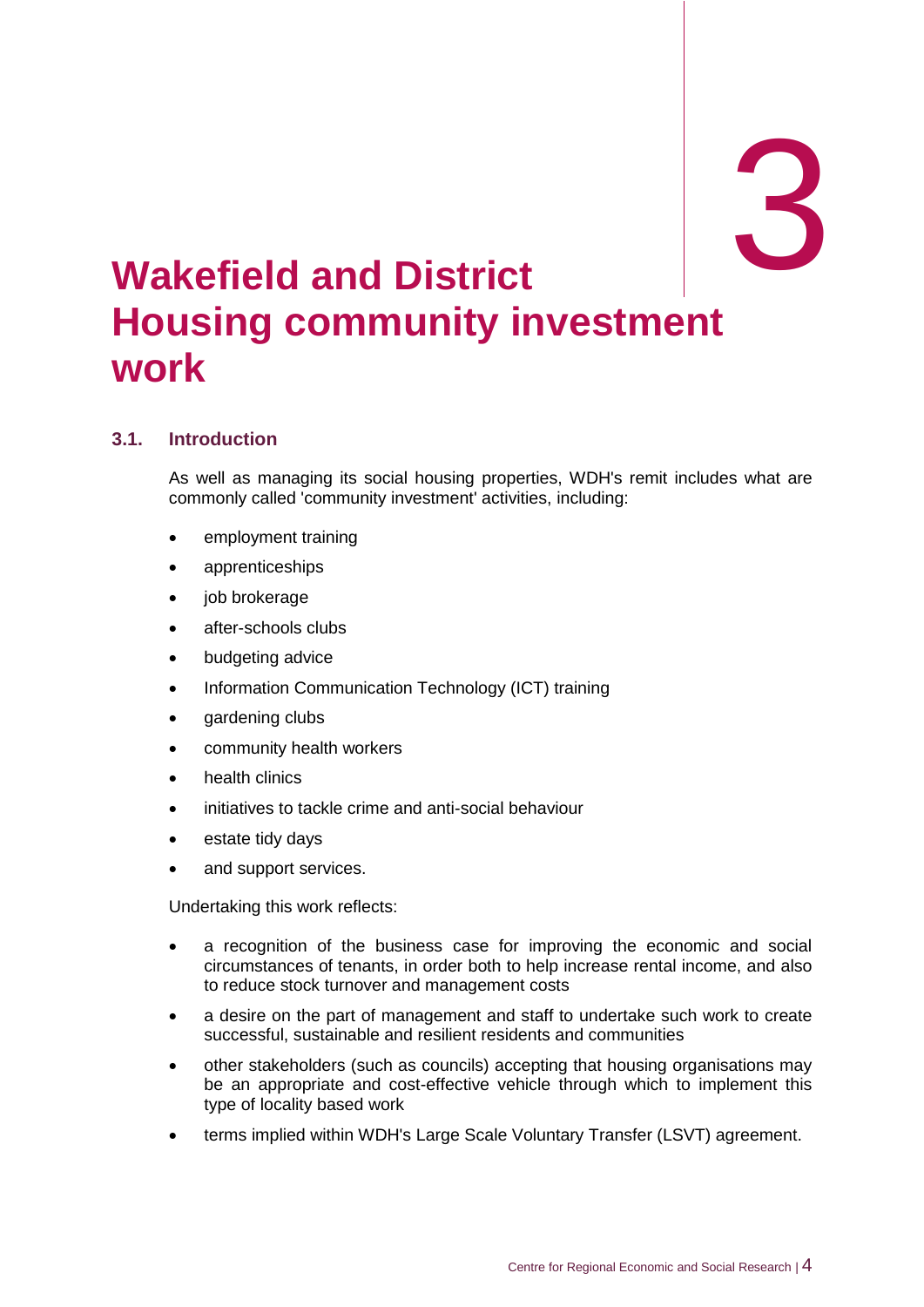Key measures by broad types of community investment activity, include:

- total input (where input equals the sum of staff cost and direct financial contributions) for the six broad categories of community investment activity<sup>4</sup> was £2.104 million, of which 79 per cent was staff costs
- the largest input was for 'Crime and cohesion' projects, £0.930 million, two thirds of which was staff costs
- 'Poverty and social inclusion' projects had the second largest total input, £0.726 million; of which £0.665 million was staff costs

WDH's community investment activities provide significant economic and social benefits to a range of stakeholders, including local people and communities, local councils, pubic authorities such as the Department for Work and Pensions, the police the fire service and the criminal justice system. For instance WDH has calculated that for every £1 spent in the local economy on Anti Social Behaviour initiatives gives a social return on investment of £3; including local multiplier effects.

The next section provides an example of community investment activity undertaken by WDH.

## <span id="page-7-0"></span>**3.2. Health Inequality Workers**

Findings from the evaluation of their 'Wakefield Standard' Decent Homes programme, alongside the introduction of the 2008 Joint Strategic Needs Assessment (JSNA), suggested that WDH needed to be more pro-active in helping reduce the impacts of illness and helping vulnerable people to adopt healthier lifestyles. As a joint approach was required, in 2010 WDH and



the NHS commenced working in partnership to provide a cost effective and workable solution: the Health Inequality Workers project.

The project is managed by WDH, which provides training, supervision and management, whilst the NHS (Public Health) commission and pays for the Health Inequality Workers (HIWs).

In 2010 WDH and the NHS jointly appointed five HIWs to work within WDH's five housing management areas. Key outputs and outcomes achieved so far include:

- HIWs have worked with over 1,500 clients, with support and intervention lasting on average 12 weeks per client
- over 500 clients have been assisted in applying for grants or given benefit/rights advice
- over 3,100 referrals have been made to either support services or third sector organisations

<sup>-</sup>4 these are: crime and cohesion; education and skills; employment and enterprise; environment liability; wellbeing, health, support and sport; poverty and social inclusion.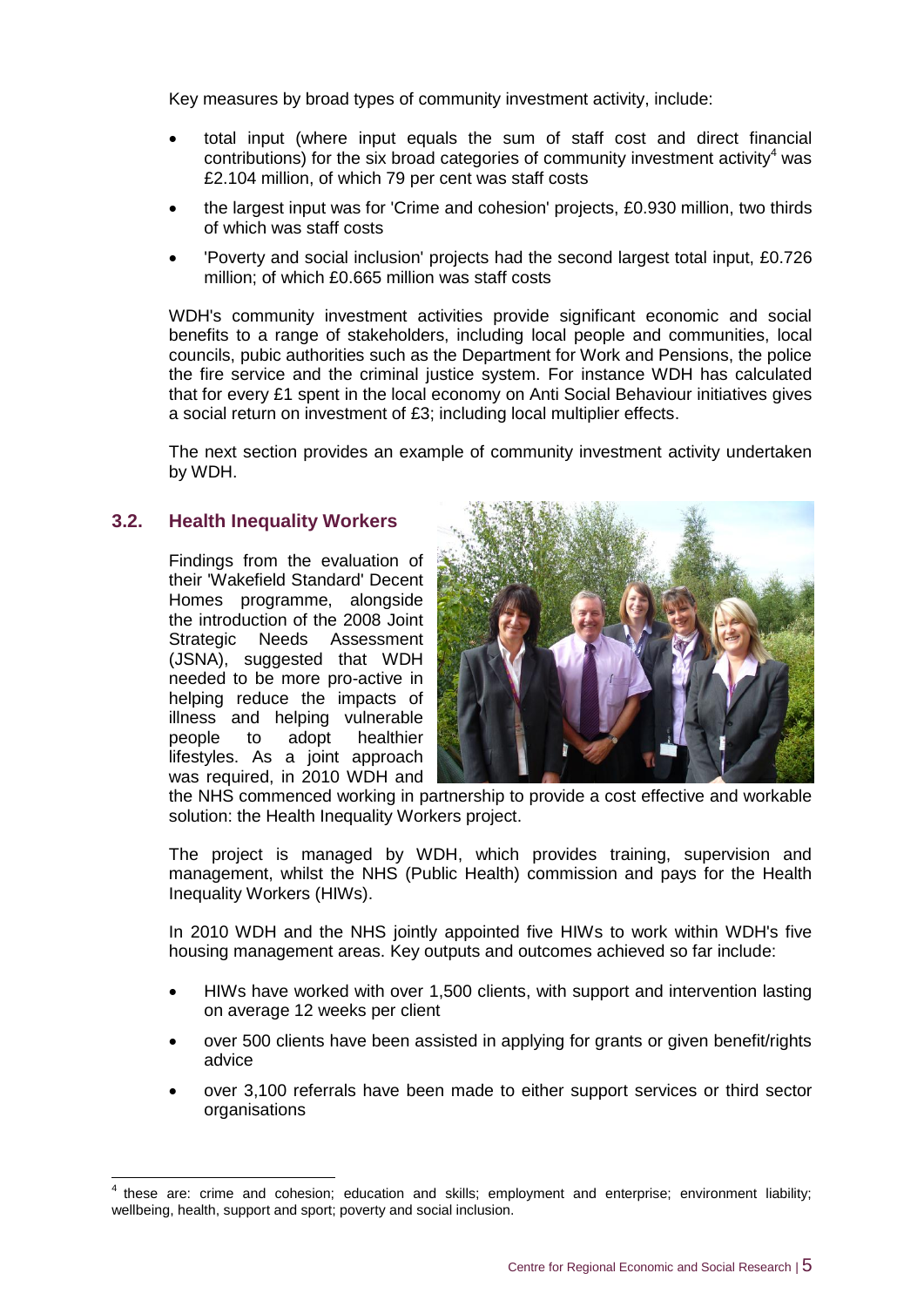- 94 per cent of the client group have reported improvements to health and wellbeing
- clients have also identified improved confidence and understanding and awareness of services available to them
- support and advice has also been provided on:
	- smoking cessation
	- fuel poverty
	- counselling
	- mental health
	- employment.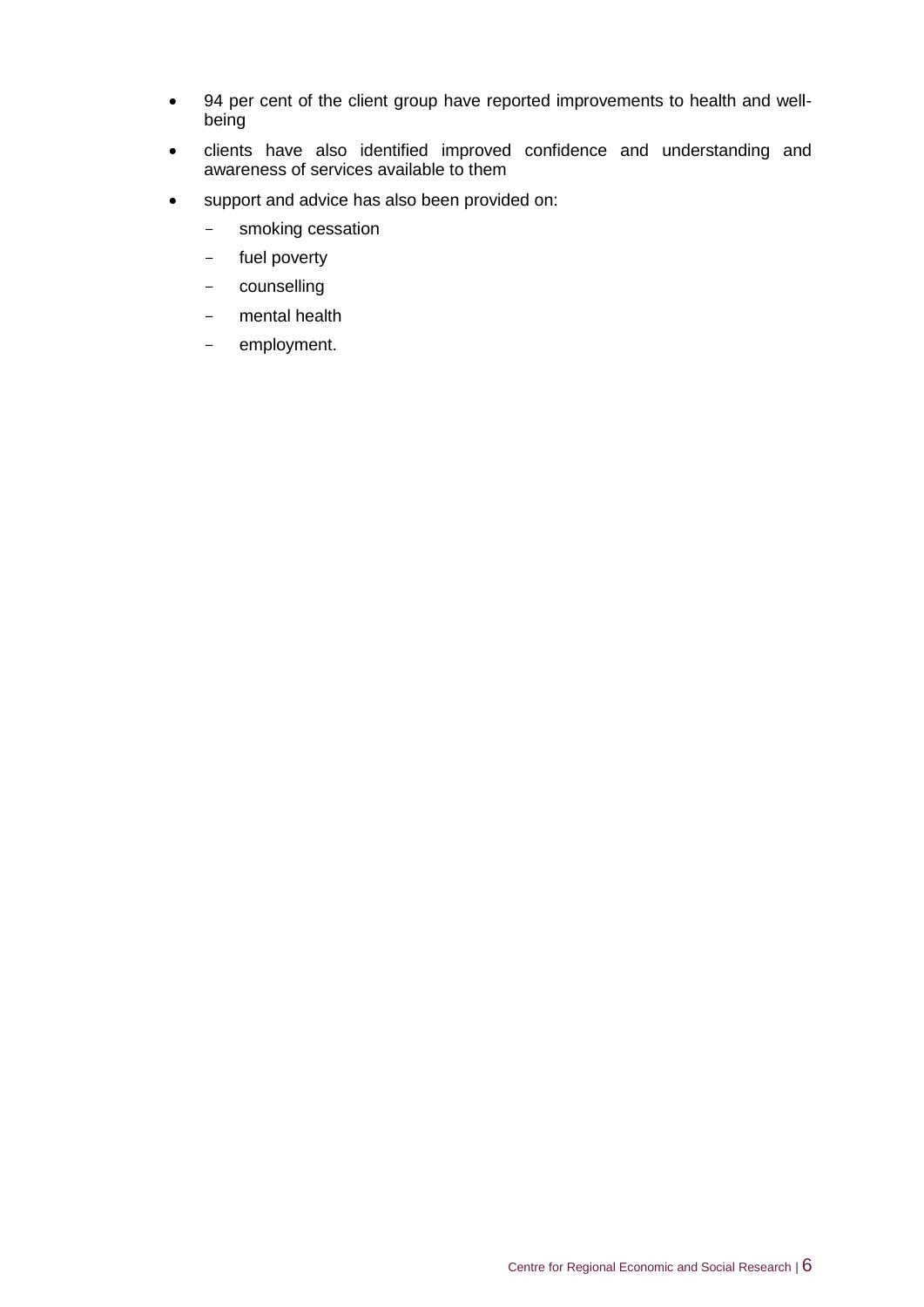# <span id="page-9-0"></span>Economic Impact of **Wakefield and District Housing**

## <span id="page-9-1"></span>**4.1. Introduction**

This section provides estimates of the economic impact of WDH. Economic Impact for 2011/12 has been assessed for three key economic measures:

- expenditure (output)
- Gross Value Added (GVA): the value of output produced minus intermediate output
- employment.

The study incorporates both **direct and indirect impacts**:

- direct impact: the value to the economy directly attributable to the activities of WDH: money flowing into the economy through expenditure on day-to-day activities
- indirect supplier effects: the ripple effect through the immediate supply chain providing goods and services to housing organisations
- indirect income induced effects: arising outside the immediate supply chain as a result of expenditure by employees of both WDH and of organisations in the immediate supply chain.

Before summarising the economic impact of WDH on the Northern economy three sections immediately below look at factors affecting economic impact: income, procurement and expenditure.

## <span id="page-9-2"></span>**4.2. Income**

The amount of income<sup>5</sup> which WDH received is important in assessing economic impact as it affects the level of gross expenditure. In the financial year 2011/12 WDH's income was £121.458 million, of which £113.990 million (94 per cent) was from rent. WDH also received £51.000 million in loan funding.

 5 This study uses a more inclusive definition of income than that within financial statements. The study includes all 'incoming', including grant funding and income earned from non social housing activities.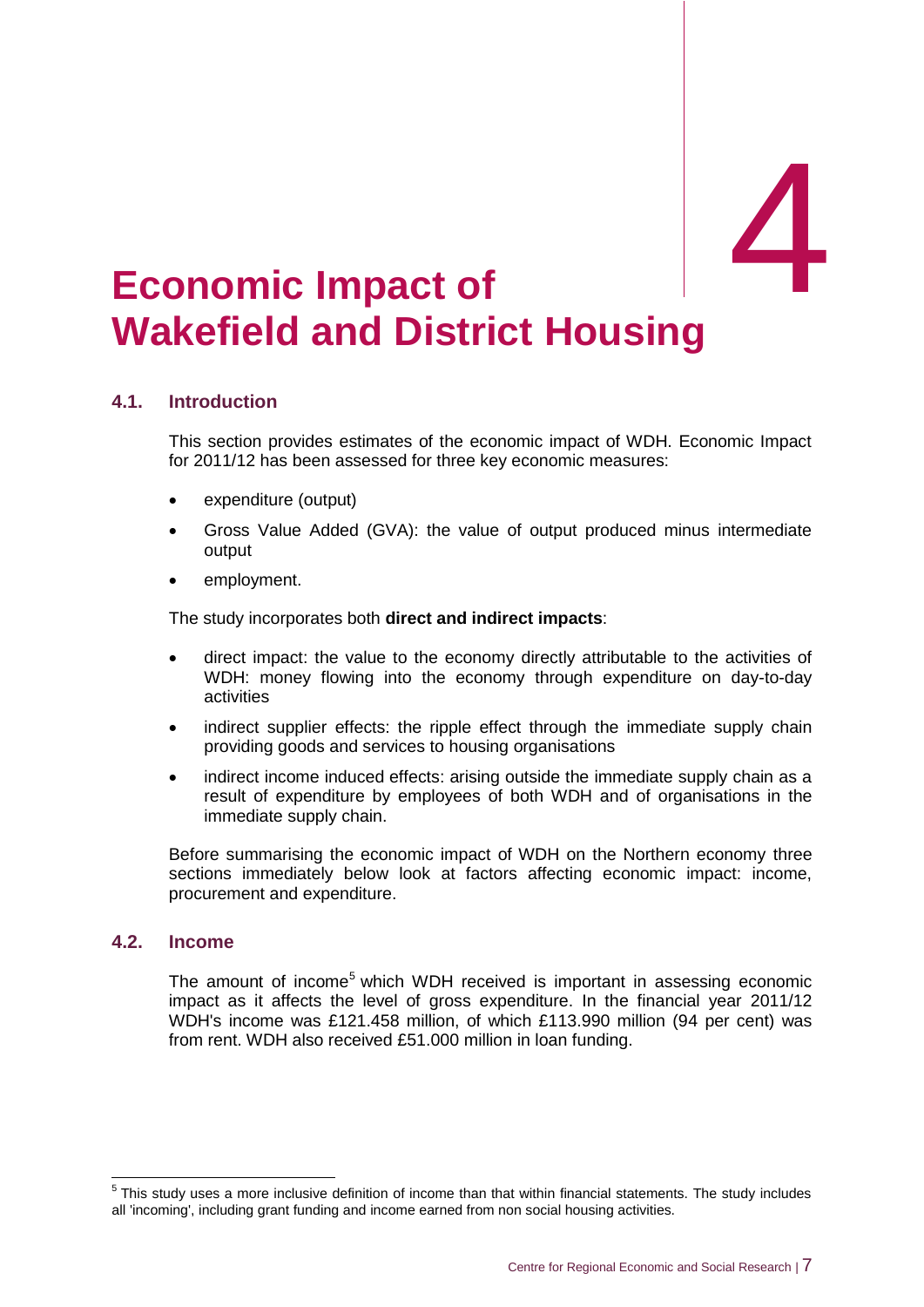## <span id="page-10-0"></span>**4.3. Procurement**

Procurement policies are important in determining leakage of expenditure out of the local economy. WDH's procurement strategy has been designed to support its broader vision and aims. In particular the strategy recognises that effective procurement can help WDH meet its wider objectives of promoting the social, economic and environmental wellbeing of the district.

Sourcing suppliers based on where they are located is prohibited, with the exception of instances where the location of an organisation is essential in delivering the contract. Therefore, as part of its brief, WDH's procurement team help local businesses and social enterprises understand how to do business with WDH and encourage these organisations to bid for business.

When procuring many of its goods and services WDH uses Yorkshire Purchasing Organisation (YPO) and the Office of Government Commerce (OGC). In addition it uses arrangements put into place by the Northern Housing Consortium and Procurement for Housing.

## <span id="page-10-1"></span>**4.4. Expenditure**

The value of gross expenditure $<sup>6</sup>$ , the percentage of expenditure going to local</sup> suppliers (net expenditure) and the composition of expenditure (i.e. how money has been spent), are all relevant in assessing economic impact.

In 2011/12 WDH had a gross expenditure of £159.666 million, of which £143.250 million (90 per cent) went to suppliers based in England's three Northern regions.

How this money was spent affects economic impact calculations through the magnitude of the indirect effect. Certain types of expenditure, such as that on construction, are associated with a larger 'multiplier effect', that is they stimulate a greater ripple effect through the supply chain than do other types of expenditure. Analysis of how WDH spent its money reveals:

- refurbishment and purchase of housing properties made up the largest component of gross expenditure (£53.001 million), all of which went to suppliers in the North
- expenditure on major works, routine and planned maintenance (£37.947 million) accounted for 24 per of gross expenditure, all of which went to suppliers based in the North
- £26.825 million was spent on direct staff costs, all of which went to employees residing in the North
- <span id="page-10-2"></span> construction accounted for 6 per cent of gross expenditure (£8.788 million), all of which went to suppliers in the North.

 6 This study uses a more inclusive definition of expenditure than that for operational expenditure outlined in financial statements. The study includes expenditure on items such as construction and refurbishment which usually feature as capital, rather than operational, expenditure.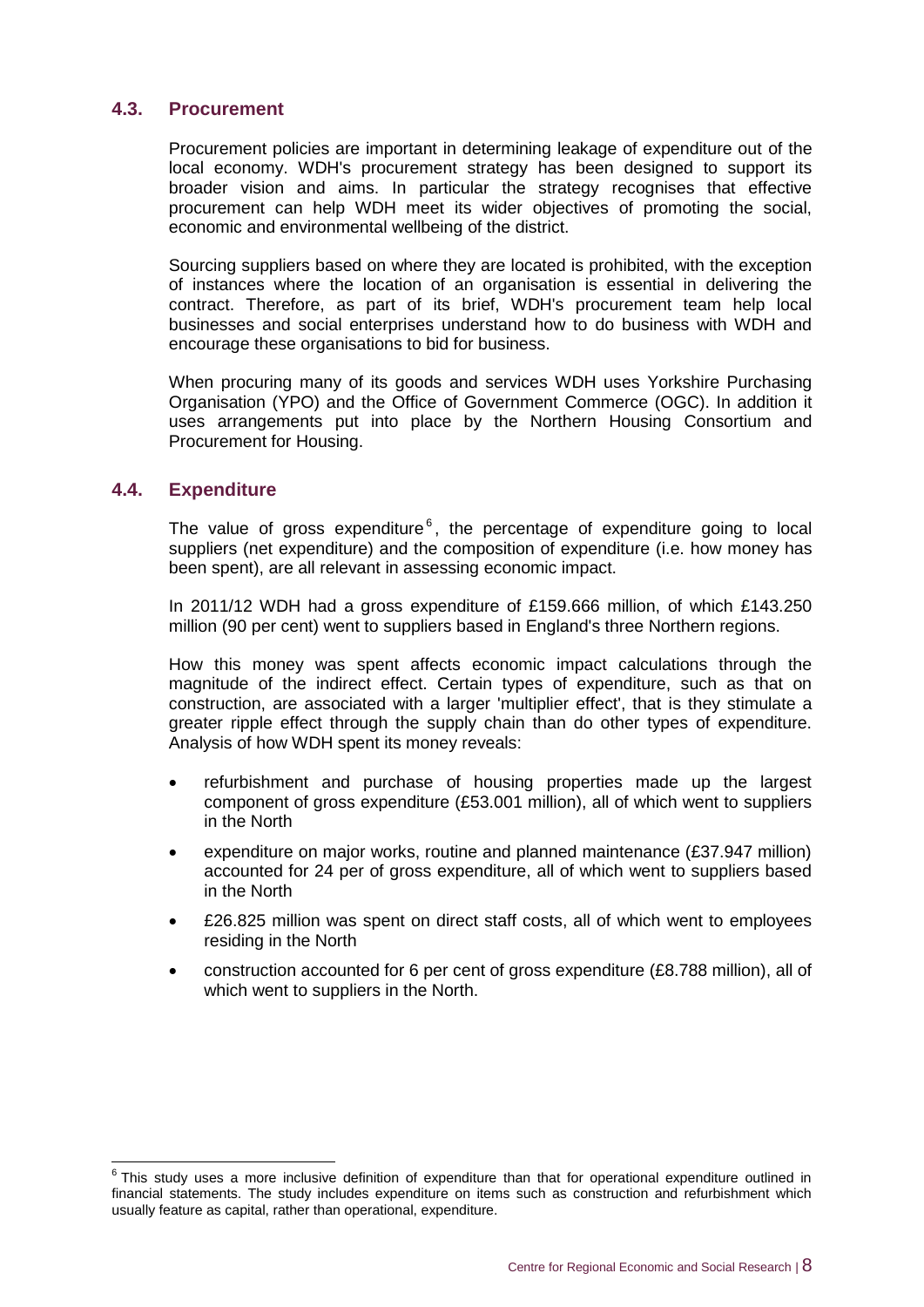## **4.5. Economic Impact summary measures**

Table 4.1 summarises WDH's economic impact on the Northern economy. This study estimates that in 2011/12 WDH:

- supported £297.783 million worth of expenditure (output); £143.250 million directly and £154.533 million indirectly through the intermediate supply chain
- created an estimated GVA of £133.753 million; £55.773 million directly and £77.981 indirectly through the intermediate supply chain
- supported 3,484 FTE jobs; 1,266 directly and a further 2,219 indirectly within the intermediate supply chain.

|                                                | <b>Direct Impact</b> | <b>Indirect Impact</b> | <b>Total Impact</b> |
|------------------------------------------------|----------------------|------------------------|---------------------|
| Output:<br><b>£thousands</b>                   | 143,250              | 154,533                | 297,783             |
| <b>Gross Value Added:</b><br><b>£thousands</b> | 55,773               | 77,981                 | 133,753             |
| <b>Employment:</b><br>(FTEs)                   | 1,266                | 2,219                  | 3,484               |

### **Table 4.1: Summary of economic impact on the Northern economy, 2011/12**

Source: CRESR survey (2012)

Table 4.2 summarises the economic impact of WDH on the Yorkshire and the Humber and Wakefield economies. It is estimated that in 2011/12 WDH generated:

- £275.933 million worth of expenditure (output) both directly and indirectly in Yorkshire and the Humber
- an estimated £114.271 million worth of GVA both directly and indirectly in Yorkshire and the Humber
- 2,657 FTE jobs both directly and indirectly in Yorkshire and the Humber
- £108.779 million worth of expenditure (output) directly in the Wakefield economy
- £55.773 million worth of GVA directly for the Wakefield economy
- 1,266 FTE jobs based within Wakefield.